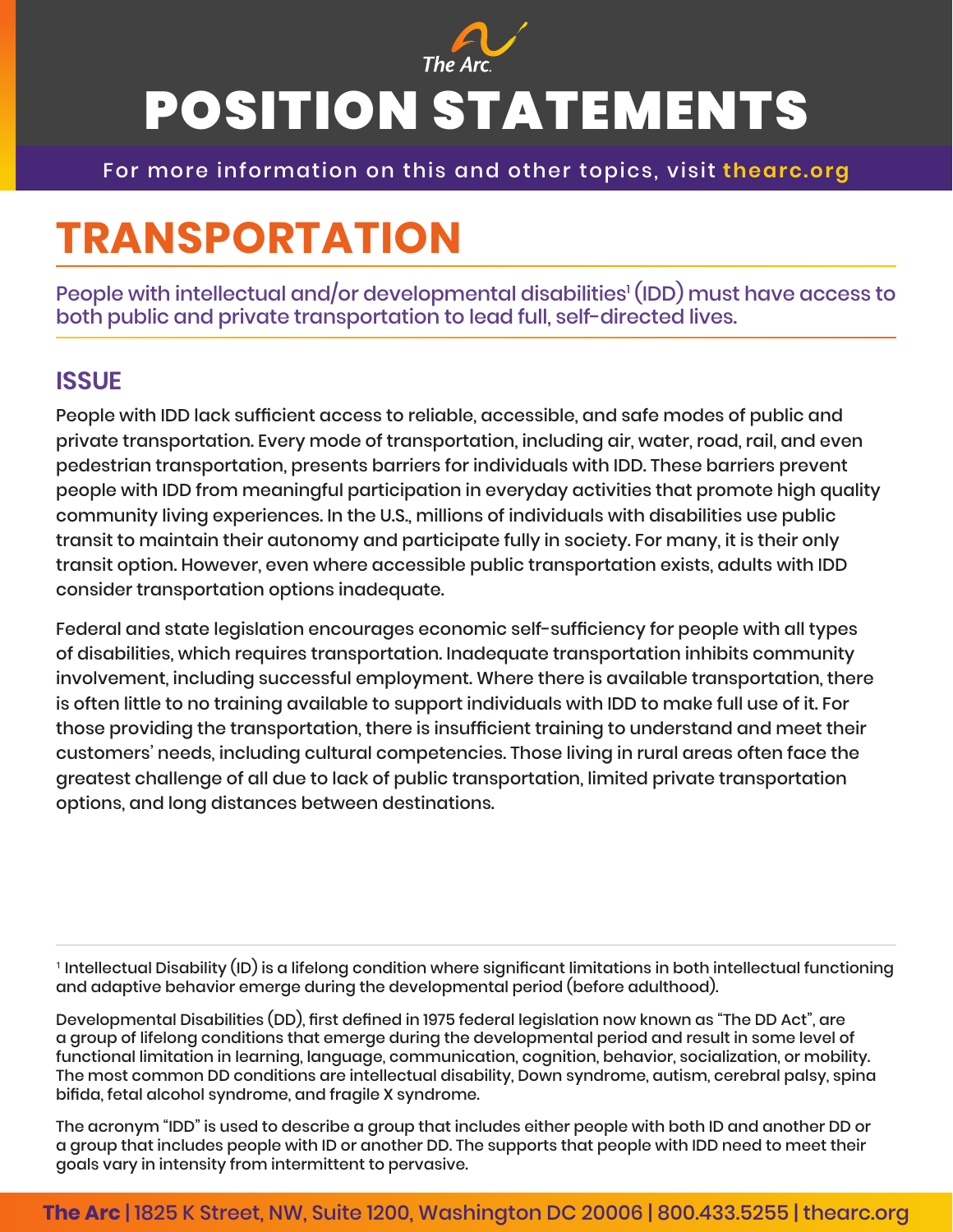### **POSITION**

Transportation industries, agencies, service providers, and advocacy organizations must ensure that:

- Transportation at comparable cost and service models is available to individuals of all abilities.
- When making decisions, planning, and testing transportation options and payment methods, individuals with IDD are involved in the process.
- Improved coordination maximizes existing transportation services.
- Public transportation is adequately funded, fully financially and physically accessible, reliable to meet people's needs, and equipped to suit the physical, sensory, and cognitive needs of all people.
- As technological innovations emerge (such as virtual wayfinding, autonomous vehicles, and digital ticketing), transportation modalities are designed to be accessible, usable, and reliable, including such things as language access, visual cues, safety considerations, and audio and hands-free options to meet individuals' needs and preferences.
- Technological platforms that relay information from users with IDD to transportation providers utilize inclusive research design to ensure accessibility and ease of use.
- Travel training is available for users covering all modes of travel, prioritizing peer-to-peer training where possible.
- Appropriate disability awareness training is available for service and transportation providers.
- As smart city initiatives advance, they are developed for users of all abilities and needs. Data collection and migration tools include users with IDD in the design, to ensure inclusive smart cities.
- The unique challenges and lack of options within suburban and rural areas are addressed.
- Technology and service providers protect a user's privacy by ensuring data such as contacts, camera, photos and files, health and disability status, and locations visited is not shared, or used for commercial or tracking purposes, without permission of the individual. For any information to be accessed or shared, customers must opt-in, versus opting-out, and have clear explanations of with whom and what will be shared. In light of data management, people with IDD must have the opportunity to receive training on selfdirected data management and use.
- At the same time, transportation navigation software allows an individual to share appropriate information with a third party, to enhance efficiency and safety – for example, confirming arrival and indicating off-route warnings, as directed by users.
- Innovative vehicles and transportation options do not create additional barriers, based on where vehicles are parked, stored, and operated.
- People with IDD have the option of owning, modifying, and operating vehicles and other transportation options of their choice at affordable costs.
- All vehicles, public and privately owned, meet applicable federal, state, and local safety requirements.